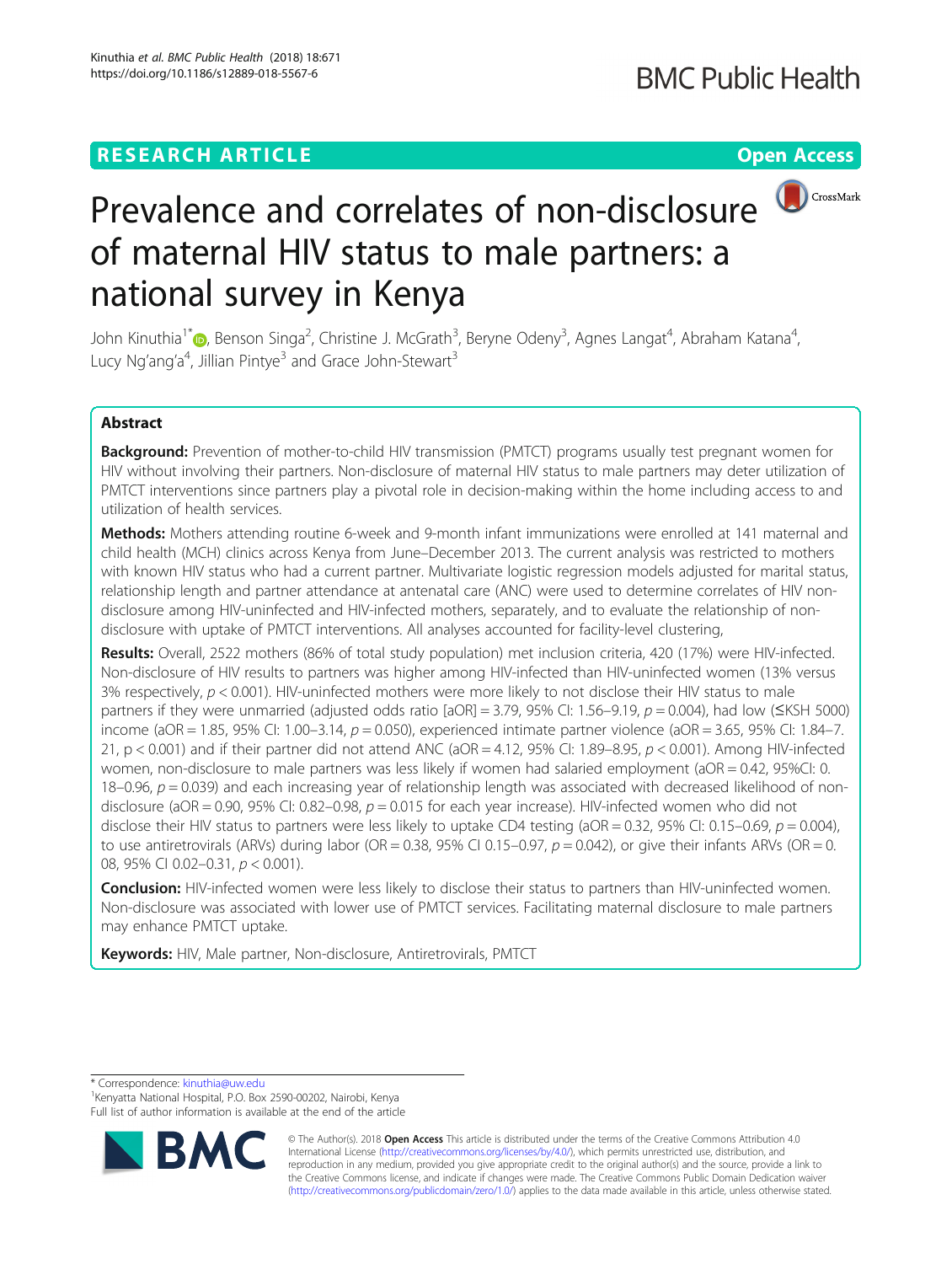# Background

Worldwide, HIV testing among pregnant women has increased substantially in the last decade [\[1\]](#page-8-0). Pregnant women usually receive HIV testing during routine antenatal care, which is typically attended without male partners. Following testing, women are expected to disclose their HIV status to their male partners and encourage them to seek HIV testing [[2\]](#page-8-0). World Health Organization (WHO) guidelines recommend couple HIV counseling and testing which provides an opportunity to test the woman together with her partner and enables provider-facilitated disclosure, counseling on safer sex practices and linkage to care if either partner is HIV-infected [\[3](#page-8-0), [4\]](#page-8-0). However, low male partner antenatal clinic (ANC) attendance in sub-Saharan Africa limits the utility of clinic-based couple testing approaches as a strategy to facilitate disclosure [[5\]](#page-8-0).

Approaches to promote male partner involvement such as reorganizing ANC clinic operations to offer male testing during evenings or weekends, fast tracking pregnant women who are accompanied by their male partners and written invitations to male partners to attend ANC have not consistently resulted in marked increase in number of men attending ANC clinics [\[6](#page-8-0)–[8](#page-8-0)]. Alternative strategies include home-based testing which have been shown to reach more male partners and results in increased couple HIV testing and facilitated mutual disclosure [[9](#page-8-0), [10](#page-8-0)].

A systematic review in 2014 reported rates of disclosure of HIV status among pregnant and postpartum women in sub-Saharan African vary widely, ranging from 30.2 to 93.3% [\[11](#page-8-0)]. HIV-uninfected women have few or no concerns about disclosing their HIV status to their partners [\[12](#page-8-0)]. In contrast, HIV-infected women may delay disclosure or choose not to disclose due to fears of accusations of infidelity, abandonment, discrimination, and violence  $[12, 13]$  $[12, 13]$  $[12, 13]$  $[12, 13]$  $[12, 13]$ . Previous studies from Kenya found maternal disclosure of HIV status to male partners was associated with use of antiretroviral drugs for PMTCT [\[14](#page-8-0)], higher rates of facility delivery [\[14](#page-8-0)], and adherence to infant feeding guidance [[15](#page-8-0)] thereby reducing risk of vertical HIV infection and increasing infant HIV free survival  $[16]$  $[16]$ . However, correlates of non-disclosure are not well defined. As PMTCT Option B+ scales up with regimens that require life-long antiretroviral treatment (ART) adherence, the need for HIV-infected pregnant and breastfeeding women to disclose their status to their male partners becomes more critical in order to maintain adherence to ART. In a national survey evaluating effectiveness of PMTCT programs in Kenya, we assessed prevalence and correlates of maternal non-disclosure of HIV status to male partners and impact on utilization of PMTCT services.

# **Methods**

# Study design

The methodology of the parent study has been described previously [\[17](#page-8-0)]. Briefly, we conducted two facility-based cross-sectional surveys of PMTCT effectiveness from June to December 2013. The first, PMTCT-MCH survey evaluated the population-level effectiveness of the national PMTCT program among all women attending randomly selected facilities in seven of eight provinces in Kenya. The second Nyanza oversample survey purposively sampled HIV-infected women attending facilities in Nyanza, a former province with the highest HIV prevalence in Kenya [\[18](#page-8-0)].

## Facility selection

The PMTCT-MCH survey used probability proportionate to size sampling to randomly sample 120 facilities from among the 540 medium and large facilities across Kenya. The Nyanza Oversample survey included all large facilities in the former Nyanza province  $(n = 30)$ . Nine facilities in the former Nyanza were included in both surveys, thus a total of 141 facilities were sampled between both surveys. Facilities located in the North Eastern province were excluded due to security concerns and logistic feasibility.

#### Study population

All mothers bringing their infants for 6-week or 9-month infant immunizations were eligible to participate. The National PMTCT-MCH survey recruited all eligible mother-infant pairs attending selected facilities during a fixed 5-day recruitment period, regardless of maternal HIV status. The Nyanza Oversample survey recruited all eligible HIV-positive mothers and their infants attending selected facilities in Nyanza during a fixed 10-day recruitment period. Mothers were included in the current analysis if they had data available on HIV status and reported a current male partner.

# Data collection

Study staff administered the survey using Open Data Kit on tablet computers. The survey instrument was adapted from previous surveys designed to measure PMTCT effectiveness [\[19](#page-8-0)–[21\]](#page-8-0), and field tested prior to implementation. The questionnaire included uptake of ANC, maternal HIV testing, non-disclosure of status, partner HIV status, intimate partner violence (IPV), and use of ARVs among HIV-infected women as well as maternal and paternal demographics and reproductive and family planning history. Among HIV exposed infants, ARVs and HIV testing were assessed. IPV was defined by a score  $\geq 10.5$  on the Hurt Insult Threaten Scream (HITS) scale [\[22](#page-8-0)].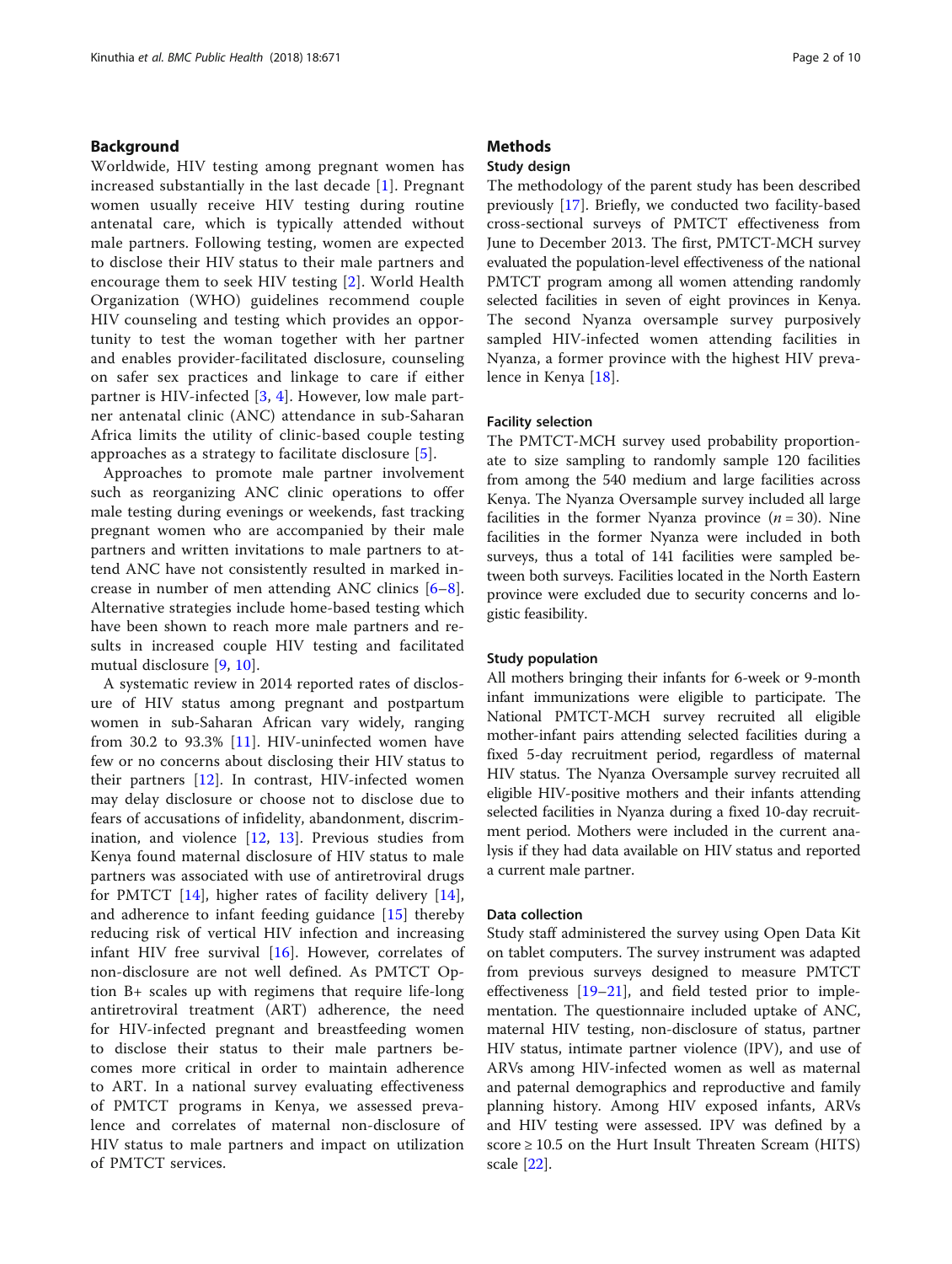#### Statistical analyses

Statistical models were analyzed separately for HIV-infected and uninfected women to describe the study population and examine the correlates of non-disclosure in these two unique groups. All analyses accounted for facility-level clustering. We determined correlates of non-disclosure of HIV status and impact of non-disclosure on utilization of PMTCT services using logistic regression models. Multivariate logistic regression was conducted for covariates statistically associated  $(p < 0.05)$  with non-disclosure in univariate analysis. We decided a priori to adjust all multivariate models for marital status, relationship length and male partner attendance at ANC based on previous literature which identified relationship stability and partner engagement in care as predictors of disclosure [[23](#page-8-0)]. STATA version 11 (STATA Corp, College Station, Texas, USA) was used to analyze data.

# Results

Overall, 2522 mothers (86% of total study population) had known HIV status, reported having a current partner and were included in the final analysis. Of these mothers, 420 (17%) were HIV-infected and 2102 (83%) were HIV-uninfected. The mean age was 28.4 years (standard deviation [SD] 5.5) for HIV-infected mothers and 25.8 years (SD 5.5) for HIV uninfected mothers. Ninety-seven percent of both HIV-infected and HIV-uninfected mothers were married or cohabiting with their current parent; the mean relationship duration was 6.8 years (SD 5.2) and 5.3 years (SD 4.7) for HIV-infected and HIV-uninfected mothers, respectively. Among HIV-infected women, frequency of having no formal education was 8 and 9% had salaried employment; 7% of HIV-uninfected women had no formal education and 11% had salaried employment (Table [1](#page-3-0)).

Male partners of HIV-infected women had a mean age of 35.0 years (SD 7.7) and male partners of HIV-uninfected women had a mean age 31.2 years (SD 6.8). Few male partners of HIV-infected women (5%) and HIV-uninfected women (3%) had no education and frequency of unemployment among male partners was 13 and 12% for HIV-infected and HIV-uninfected mothers, respectively. Among mothers with male partners who had been tested for HIV, 71% of HIV-infected mothers and 1% of HIV-uninfected mothers had HIV-infected partners.

Overall, 125 of the 2522 (5%) mothers included in the analysis reported non-disclosure of HIV status to their partners. The proportion of HIV-infected women who did not disclose their status was significantly higher 13% (53/ 420) compared to 3% (72/2102) among HIV-uninfected women ( $p < 0.001$ ).

# Utilization of maternal health services

Frequency of having the recommended ≥4 ANC was 59% among HIV-infected mothers and 49% among HIV-uninfected mothers. Approximately 1 in 3 male partners were reported to have attended antenatal care among both HIV-infected and uninfected mothers (Table [1\)](#page-3-0). Delivering at health facility for their most recent birth was common among HIV-infected mothers (84%) and HIV-uninfected mothers (78%).

# Correlates of HIV non-disclosure among HIV-uninfected mothers

In univariate analyses, HIV-uninfected mothers were more likely not to disclose if they were unmarried, had an income ≤KSH 5000/month, and experienced IPV from their male partner or if their male partner did not attend ANC; delivery within a health facility was associated with decreased likelihood of non-disclosure (Table [2](#page-4-0)). All potential predictors significantly associated with non-disclosure among HIV-uninfected mothers in univariate models remained significant in multivariate models after adjustment for marital status, relationship length and male partner ANC attendance.

In multivariate analyses, the likelihood of non-disclosure was 4-fold higher among unmarried mothers compared to HIV-uninfected mothers who were married or cohabiting (adjusted odds ratio (aOR = 3.79, 95% CI: 1.56–9.19,  $p =$ 0.004). HIV-uninfected mothers who experienced IPV were nearly 4 times as likely to not disclose as mothers who did not experience IPV (aOR = 3.65, 95% CI: 1.84– 7.21,  $p < 0.001$ ). Having a partner who did not attend ANC was associated with a 4-fold higher likelihood of non-disclosure compared to having a partner who attended ANC among HIV-uninfected mothers (aOR = 4.12, 95% CI: 1.89–8.95, p < 0.001). HIV-uninfected mothers who delivered in healthcare facilities were less likely to not disclose their HIV status (aOR = 0.47, 95% CI:  $0.26 - 0.82$ ,  $p = 0.009$ ).

# Correlates of HIV non-disclosure among HIV-infected mothers

In univariate analyses, HIV-infected mothers were more likely not to disclose their HIV status to their partners if they were unemployed or if their male partner did not attend ANC (Table [3](#page-5-0)). HIV-infected mothers were less likely to not disclose if they were in longer relationships and had employed partners in univariate analyses (Table [3](#page-5-0)). After adjustment for marital status, relationship length and male partner ANC attendance, all potential predictors significantly associated with non-disclosure among HIV-infected mothers in univariate models remained significant in multivariate models. No association was detected between non-disclosure and IPV,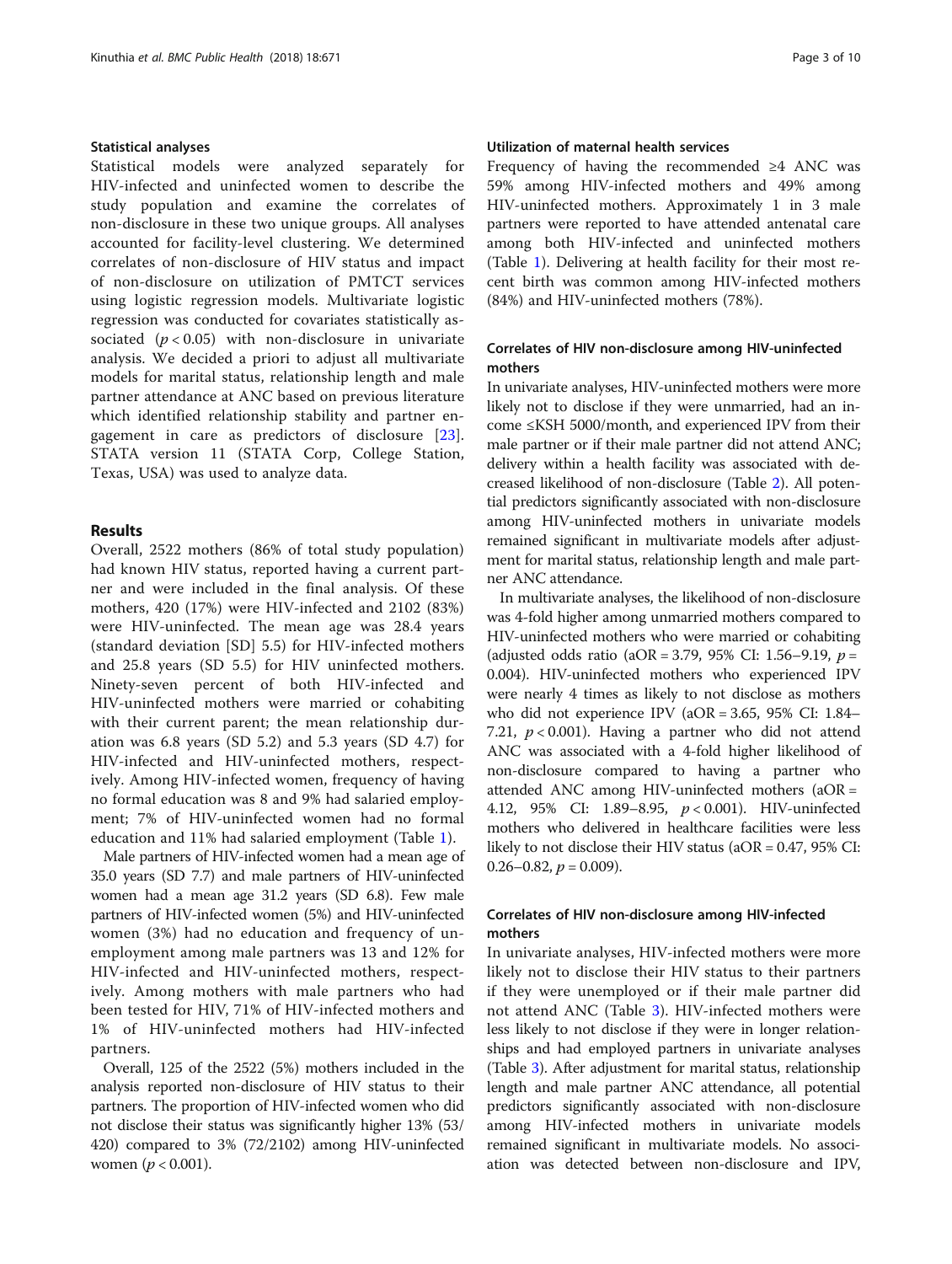## <span id="page-3-0"></span>**Table 1** Characteristics of mothers with current male partners and known HIV status ( $n = 2522$ )<sup>a</sup>

| Characteristic                                      |                 | N (%), Mean (SD)         |                               |  |  |  |
|-----------------------------------------------------|-----------------|--------------------------|-------------------------------|--|--|--|
|                                                     |                 | HIV-infected $(n = 420)$ | HIV-uninfected ( $n = 2102$ ) |  |  |  |
| Maternal characteristics                            |                 |                          |                               |  |  |  |
| Age (years)                                         |                 | 28.4 (5.5)               | 25.8 (5.5)                    |  |  |  |
| Unmarried/not cohabiting                            |                 | 11 (3%)                  | 64 (3%)                       |  |  |  |
| Duration of relationship (years)                    |                 | 6.8(5.2)                 | 5.3(4.7)                      |  |  |  |
| Education                                           | None            | 32 (7.6%)                | 141 (6.7%)                    |  |  |  |
|                                                     | Primary         | 243 (58%)                | 988 (47%)                     |  |  |  |
|                                                     | Secondary       | 111 (26%)                | 669 (32%)                     |  |  |  |
|                                                     | > Secondary     | 34 (8%)                  | 304 (14%)                     |  |  |  |
| Employment                                          | Salaried        | 38 (9%)                  | 221 (11%)                     |  |  |  |
|                                                     | Self employed   | 138 (33%)                | 564 (27%)                     |  |  |  |
|                                                     | Housewife       | 173 (41%)                | 956 (46%)                     |  |  |  |
|                                                     | Unemployed      | 68 (16%)                 | 335 (16%)                     |  |  |  |
| Income/month                                        | $KSH \leq 5000$ | 118 (48%)                | 837 (62%)                     |  |  |  |
|                                                     | KSH > 5000      | 128 (52%)                | 507 (38%)                     |  |  |  |
| IPV (from current male partner) <sup>b</sup>        |                 | 60 (14%)                 | 111 (5%)                      |  |  |  |
| Current male partner characteristics                |                 |                          |                               |  |  |  |
| Partner age                                         |                 | 35.0 (7.7)               | 31.2(6.8)                     |  |  |  |
| Partner education                                   | None            | 19 (5%)                  | 63 (3%)                       |  |  |  |
|                                                     | Primary         | 150 (39%)                | 697 (34%)                     |  |  |  |
|                                                     | Secondary       | 175 (45%)                | 859 (42%)                     |  |  |  |
|                                                     | > Secondary     | 44 (11%)                 | 405 (20%)                     |  |  |  |
| Partner employment                                  | Unemployed      | 54 (13%)                 | 240 (12%)                     |  |  |  |
|                                                     | Self employed   | 199 (48%)                | 943 (45%)                     |  |  |  |
|                                                     | Salaried        | 162 (39%)                | 900 (43%)                     |  |  |  |
| Partner tested for HIV                              |                 | 322 (77%)                | 1471 (70%)                    |  |  |  |
| Partner HIV status <sup>c</sup>                     | HIV infected    | 228 (71%)                | 7(1%)                         |  |  |  |
|                                                     | HIV uninfected  | 88 (27%)                 | 1433 (97%)                    |  |  |  |
|                                                     | Unknown         | 6 (2%)                   | 31 (2%)                       |  |  |  |
| Obstetric history                                   |                 |                          |                               |  |  |  |
| Number of living children                           |                 | 2.9(1.4)                 | 2.3(1.5)                      |  |  |  |
| Attended any ANC <sup>d</sup>                       |                 | 414 (99%)                | 2080 (99%)                    |  |  |  |
| ≥4 ANC visits <sup>d</sup>                          |                 | 240 (59%)                | 988 (49%)                     |  |  |  |
| Partner did not attend ANC <sup>d</sup>             |                 | 270 (66%)                | 1288 (62%)                    |  |  |  |
| Health facility delivery <sup>d</sup>               |                 | 352 (84%)                | 1640 (78%)                    |  |  |  |
| HIV status disclosure                               |                 |                          |                               |  |  |  |
| Did not disclose HIV status to current male partner |                 | 53 (13%)                 | 72 (3%)                       |  |  |  |

SD standard deviation, IPV intimate partner violence, ANC antenatal care

<sup>a</sup>Missing data not shown, all models adjusted for clinic-level clustering

<sup>b</sup> PV defined as having a score ≥ 10.5 on HITS scale<br>Famong male partners who were tested for HIV Among male partners who were tested for HIV

dDuring the most recent pregnancy

income or delivering in a health facility among HIV-infected mothers.

In multivariate models among HIV-infected women, each increasing year of relationship duration was associated with

a decreased likelihood of non-disclosure of HIV status to male partners (aOR = 0.90 per increase in year, 95%CI: 0.82–0.98,  $p = 0.015$ ). Having salaried employed was associated with increased likelihood of non-disclosure compared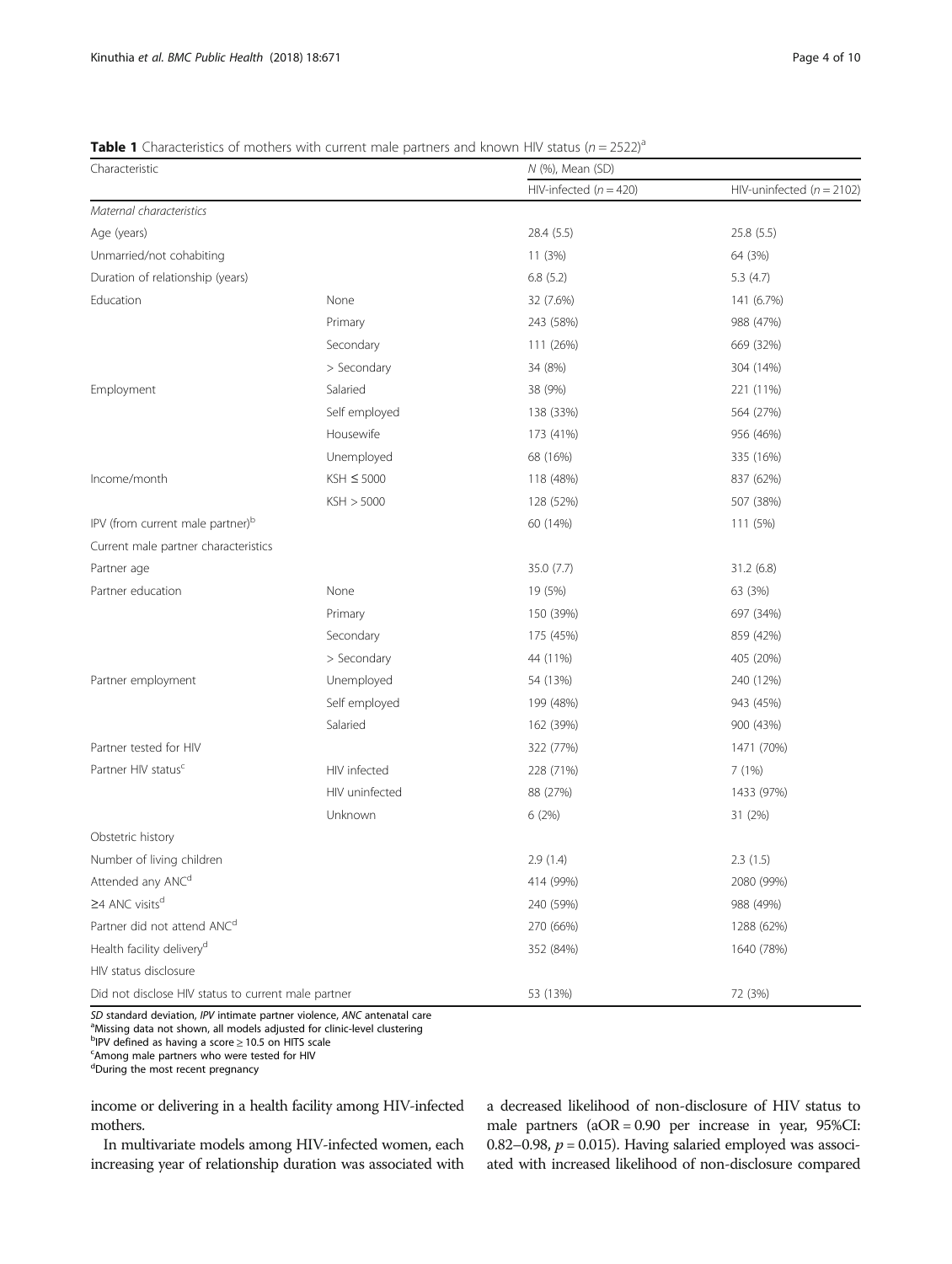|                                              |                | Univariate             |            | Multivariate <sup>b</sup> |            |
|----------------------------------------------|----------------|------------------------|------------|---------------------------|------------|
| Characteristic                               |                | OR (95% CI)            | $p$ -value | aOR (95% CI) <sup>2</sup> | $p$ -value |
| Maternal characteristics                     |                |                        |            |                           |            |
| Age (years)                                  |                | $0.98(0.93 - 1.03)$    | 0.502      |                           |            |
| Unmarried/not cohabiting                     |                | 5.90 (2.69-12.94)      | $< 0.001*$ | 3.79 (1.56-9.19)          | 0.004      |
| Duration of relationship (years)             |                | $0.99(0.94 - 1.04)$    | 0.613      |                           |            |
| Education                                    | None           | ref                    |            |                           |            |
|                                              | Primary        | $1.67(0.56 - 4.95)$    | 0.350      |                           |            |
|                                              | Secondary      | $0.79(0.25 - 2.46)$    | 0.677      |                           |            |
|                                              | > Secondary    | $0.81$ $(0.23 - 2.86)$ | 0.738      |                           |            |
| Employment                                   | Salaried       | ref                    |            |                           |            |
|                                              | Self employed  | 3.09 (0.93-10.31)      | 0.066      |                           |            |
|                                              | Housewife      | 2.35 (0.74-7.50)       | 0.146      |                           |            |
|                                              | Unemployed     | 3.64 (0.96-13.81)      | 0.057      |                           |            |
| KSH ≤ 5000 income/month                      |                | $2.25(1.23 - 4.12)$    | $0.009*$   | 1.85 (1.00-3.41)          | 0.050      |
| IPV (from current male partner) <sup>c</sup> |                | 3.48 (1.83-6.62)       | $< 0.001*$ | 3.65 (1.84-7.21)          | < 0.001    |
| Current male partner characteristics         |                |                        |            |                           |            |
| Partner age (years)                          |                | $0.99(0.94 - 1.04)$    | 0.634      |                           |            |
| Partner education                            | None           | Ref                    |            |                           |            |
|                                              | Primary        | 2.89 (0.38-21.99)      | 0.304      |                           |            |
|                                              | Secondary      | $1.71 (0.21 - 13.72)$  | 0.613      |                           |            |
|                                              | > Secondary    | 1.25 (0.14-10.77)      | 0.838      |                           |            |
| Partner employment                           | Unemployed     | Ref                    |            |                           |            |
|                                              | Self employed  | $1.55(0.65 - 3.71)$    | 0.321      |                           |            |
|                                              | Salaried       | $0.80$ $(0.30 - 2.10)$ | 0.641      |                           |            |
| Partner tested for HIV                       |                | $1.25(0.67 - 2.31)$    | 0.476      |                           |            |
| Partner HIV status <sup>d</sup>              | HIV-uninfected | Ref                    |            |                           |            |
|                                              | HIV-infected   |                        |            |                           |            |
|                                              | Unknown        | 4.23 (0.92-19.50)      | 0.064      |                           |            |
| Obstetric history                            |                |                        |            |                           |            |
| Number of living children                    |                | $1.08(0.94 - 1.23)$    | 0.266      |                           |            |
| $\geq$ 4 ANC visits $e$                      |                | $0.63$ $(0.40 - 0.99)$ | 0.047      |                           |            |
| Partner did not attend ANC <sup>e</sup>      |                | 4.17 (1.92-9.05)       | < 0.001    | 4.12 (1.89-8.95)          | < 0.001    |
| Health facility delivery <sup>e</sup>        |                | $0.43(0.26 - 0.71)$    | $0.001*$   | $0.47(0.26 - 0.82)$       | 0.009      |

<span id="page-4-0"></span>**Table 2** Correlates of HIV status non-disclosure among HIV-uninfected mothers with current male partners ( $n = 2102$ )<sup>a</sup>

SD standard deviation, IPV intimate partner violence, ANC antenatal care, OR odds ratio, aOR adjusted odds ratio

<sup>a</sup>Missing data not shown; all models adjusted for clinic-level clustering

**Multivariate models adjusted for marital status, duration of relationship and partner ANC attendance** 

FIPV defined as having a score  $\geq 10.5$  on HITS scale<br>dAmong male partners who were tested for HIV

Among male partners who were tested for HIV

<sup>e</sup>During the most recent pregnancy

to being unemployed among HIV-infected mothers (aOR = 9.19, 95% CI: 1.06-79.41,  $p = 0.044$ ). Compared to HIV-infected mothers whose partners attended ANC, those with partners who did not attend were nearly 3 times more likely to not disclose (aOR = 2.62, 95% CI 1.28-5.35,  $p = 0.009$ ). HIV-infected mother whose partners had salaried employment were less likely to not disclose than women whose partners were unemployed (aOR = 0.42, 95% CI 0.18-0.96,  $p = 0.039$ ).

# Non-disclosure of HIV status and utilization of PMTCT services among HIV-infected mothers

Among HIV-infected mothers, those who did not disclose their HIV status to male partners were less likely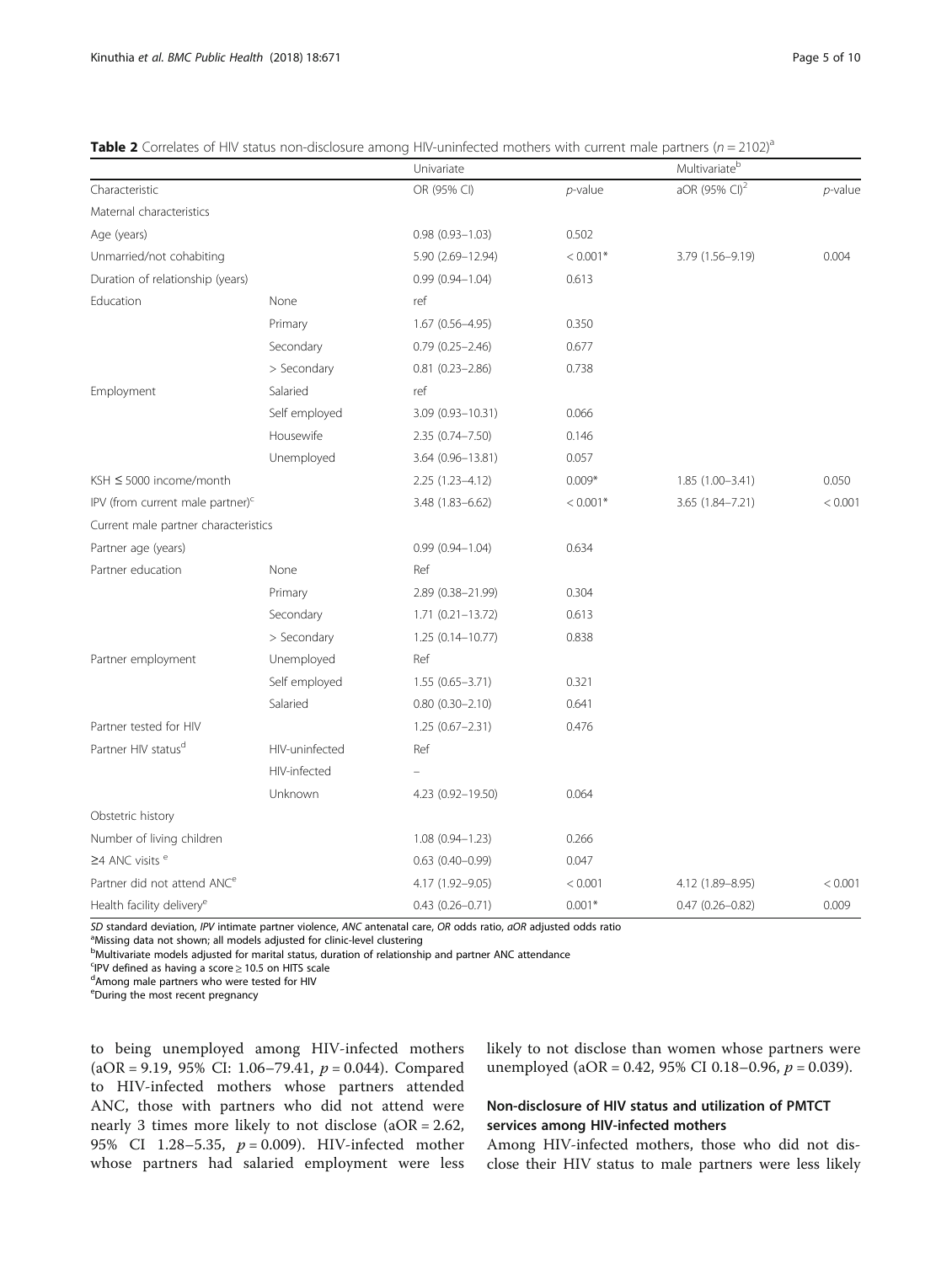<span id="page-5-0"></span>

|  |  | <b>Table 3</b> Correlates of HIV status non-disclosure among HIV-infected mothers with current male partners ( $n = 420$ ) <sup>a</sup> |  |  |  |  |
|--|--|-----------------------------------------------------------------------------------------------------------------------------------------|--|--|--|--|
|  |  |                                                                                                                                         |  |  |  |  |

|                                              |                | Univariate             |            |                           |            |
|----------------------------------------------|----------------|------------------------|------------|---------------------------|------------|
| Characteristic                               |                | OR (95% CI)            | $p$ -value | aOR (95% CI) <sup>b</sup> | $p$ -value |
| Maternal characteristics                     |                |                        |            |                           |            |
| Age (years)                                  |                | $0.95(0.89 - 1.02)$    | 0.137      |                           |            |
| Unmarried/not cohabiting                     |                | $1.56(0.33 - 7.41)$    | 0.572      |                           |            |
| Duration of relationship (years)             |                | $0.91(0.84 - 0.98)$    | $0.017*$   | $0.90(0.82 - 0.98)$       | $0.015*$   |
| Education                                    | None           | ref                    |            |                           |            |
|                                              | Primary        | 1.31 (0.40-4.30)       | 0.653      |                           |            |
|                                              | Secondary      | $1.63(0.46 - 5.78)$    | 0.447      |                           |            |
|                                              | > Secondary    | $1.67(1.41 - 6.74)$    | 0.470      |                           |            |
| Employment                                   | Salaried       | ref                    |            | ref                       |            |
|                                              | Self employed  | 4.18 (0.49-35.51)      | 0.188      | 4.11 (0.47-35.77)         | 0.198      |
|                                              | Housewife      | 5.67 (0.71-45.23)      | 0.100      | 5.07 (0.65-39.52)         | 0.120      |
|                                              | Unemployed     | 10.47 (1.20-91.31)     | $0.034*$   | 9.19 (1.06-79.41)         | 0.044      |
| KSH ≤ 5000 income/month                      |                | $0.61(0.26 - 1.47)$    | 0.269      |                           |            |
| IPV (from current male partner) <sup>c</sup> |                | 1.08 (0.49-2.38)       | 0.853      |                           |            |
| Current male partner characteristics         |                |                        |            |                           |            |
| Partner age (years)                          |                | $0.97(0.92 - 1.02)$    | 0.209      |                           |            |
| Partner education                            | None           | ref                    |            |                           |            |
|                                              | Primary        | $0.29(0.08 - 1.03)$    | 0.056      |                           |            |
|                                              | Secondary      | $0.40(0.11 - 1.45)$    | 0.163      |                           |            |
|                                              | > Secondary    | $0.44(0.10 - 2.03)$    | 0.290      |                           |            |
| Partner employment                           | Unemployed     | ref                    |            | ref                       |            |
|                                              | Self employed  | $0.59(0.28 - 1.25)$    | 0.165      | $0.61(0.30-1.24)$         | 0.169      |
|                                              | Salaried       | $0.43(0.20 - 0.93)$    | $0.033*$   | $0.42$ (0.18-0.96)        | 0.039      |
| Partner tested for HIV                       |                | $0.69(0.26 - 1.81)$    | 0.445      |                           |            |
| Partner HIV status <sup>d</sup>              | HIV-uninfected | ref                    |            |                           |            |
|                                              | HIV-infected   | $0.46$ $(0.17 - 1.24)$ | 0.124      |                           |            |
|                                              | Unknown        |                        |            |                           |            |
| Obstetric history                            |                |                        |            |                           |            |
| Number of living children                    |                | $0.89(0.69 - 1.16)$    | 0.405      |                           |            |
| $\geq$ 4 ANC visits <sup>e</sup>             |                | $0.65(0.37 - 1.15)$    | 0.139      |                           |            |
| Partner did not attend ANC <sup>e</sup>      |                | 2.65 (1.29-5.43)       | $0.009*$   | 2.62 (1.28-5.35)          | $0.009*$   |
| Health facility delivery <sup>e</sup>        |                | $1.10(0.48 - 2.54)$    | 0.823      |                           |            |
| HIV-related characteristics                  |                |                        |            |                           |            |
| CD4 testing uptake                           |                | $0.29(0.14 - 0.59)$    | $0.001*$   | $0.32(0.15 - 0.69)$       | 0.004      |
| CD4 results received                         |                | $0.49(0.22 - 1.10)$    | 0.084      |                           |            |
| Currently on HAART for own health            |                | $0.39(0.21 - 0.74)$    | $0.005*$   | $0.51(0.25 - 1.04)$       | 0.063      |
| Maternal ARV use                             |                |                        |            |                           |            |
| During pregnancy                             |                | $0.42(0.16 - 1.10)$    | 0.078      |                           |            |
| During labour                                |                | $0.25(0.11 - 0.53)$    | $< 0.001*$ | $0.38(0.15 - 0.97)$       | 0.042      |
| During breastfeeding                         |                | $0.30(0.15 - 0.62)$    | $< 0.001*$ | $0.50(0.22 - 1.14)$       | 0.096      |
| Infant received PCR testing                  |                | $0.56(0.31 - 1.01)$    | $0.053*$   | $0.60$ $(0.32 - 1.09)$    | 0.093      |
| Infant ARV use                               |                | $0.08$ $(0.03 - 0.22)$ | $< 0.001*$ | $0.08$ $(0.02 - 0.31)$    | < 0.001    |

*SD s*tandard deviation, IPV intimate partner violence, ANC antenatal care, OR odds ratio, *aOR* adjusted odds ratio<br><sup>a</sup>Missing data not shown; all models adjusted for clinic-level clustering

**b**Multivariate models adjusted for marital status, relationship length, and partner ANC attendance

<sup>c</sup>IPV defined as having a score ≥ 10.5 on HITS scale<br><sup>d</sup>Among male partners who were tested for HIV<br><sup>e</sup>During the most recent pregnancy

\*highlights factors were significantly different in univariate analysis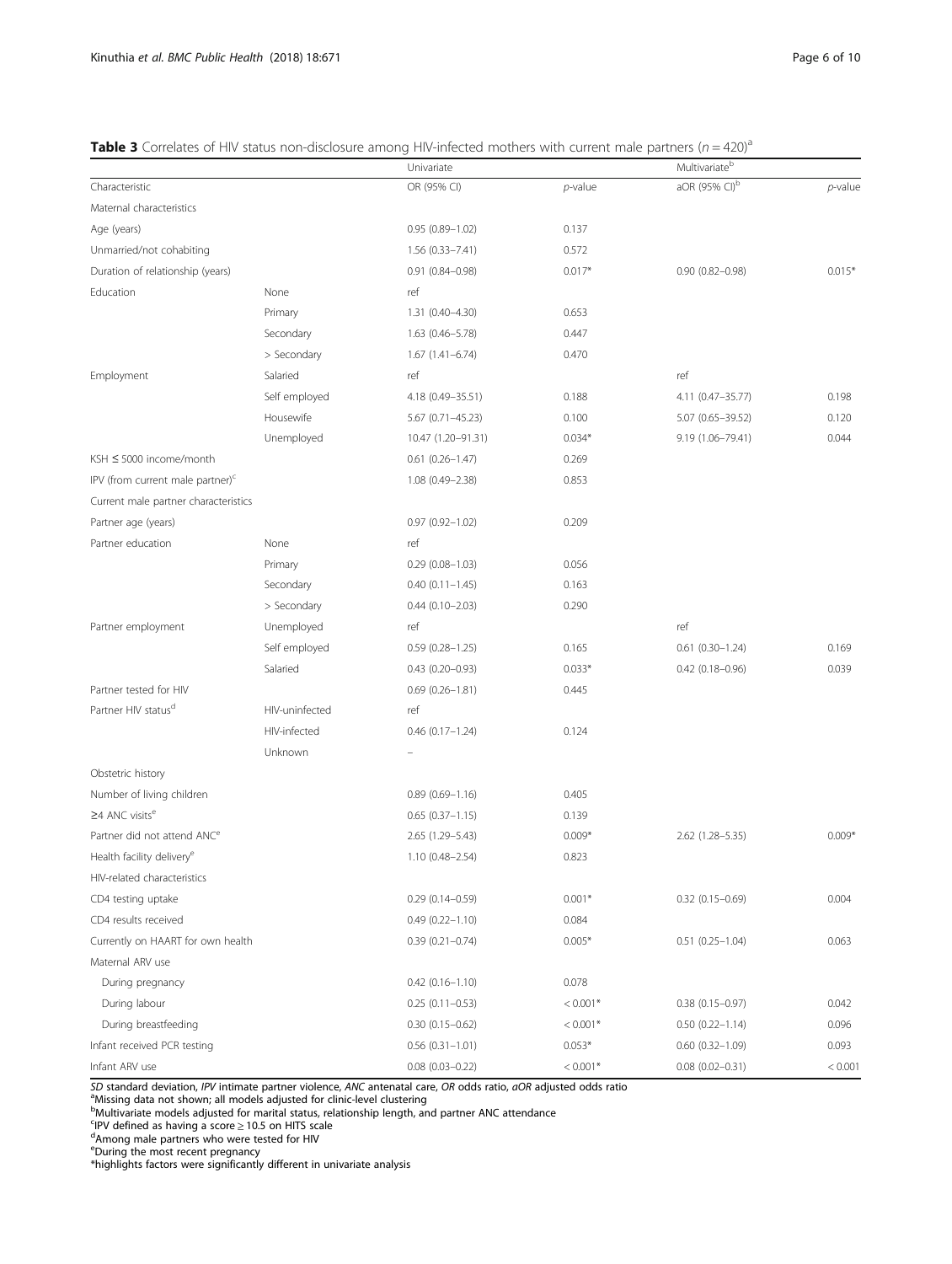to not uptake CD4 testing  $(aOR = 0.32, 95\% \text{ CI: } 0.15-$ 0.69,  $p = 0.004$ ), less likely to use ARVs during birth (aOR 0.38, 95% CI 0.15–0.97,  $p = 0.042$ ) and less likely to give their infants ARVs (aOR = 0.08, 95% CI: 0.02– 0.31,  $p < 0.001$ ) compared to mothers who disclosed. There were trends towards an association between non-disclosure and decreased likelihood of using HAART (aOR = 0.51, 95% CI 0.25–1.04,  $p = 0.063$ ), using ARVs during breastfeeding (aOR = 0.50, 95% CI: 0.22– 1.14,  $p = 0.096$ ) and receipt of infant PCR testing (aOR = 0.60, 95% CI: 0.32-1.09,  $p = 0.093$ ), though our statistically power was limited to detect associations.

#### **Discussion**

Even though most mothers (approximately 95%) reported disclosing their HIV status to their male partners in this survey of 141 MCH clinics in Kenya, HIV-infected mothers less frequently reported disclosure than HIV-uninfected mothers. The non-disclosure rate of 13% among HIV-infected mothers that we observed, although markedly higher than among HIV-uninfected mothers in the same clinics, is lower than in previous studies in Kenya and sub-Saharan Africa [[13](#page-8-0), [15,](#page-8-0) [24\]](#page-8-0). Two recent studies in Kenya from 2013 and 2014 reported that 51 and 69%, respectively, of pregnant HIV-infected mothers did not disclose their status [\[15](#page-8-0), [24](#page-8-0)]. The lower levels of non-disclosure noted in our study may be due to sustained campaigns promoting HIV testing following launch of the elimination of mother-to-child transmission of HIV (EMTCT) and Keeping Mothers Alive Campaign in November 2012, wider knowledge about routinized HIV testing in pregnancy and increased availability and use of ART in recent years [[25](#page-8-0)–[27\]](#page-8-0). It is possible that there has been some decrease in stigma regarding HIV because of these developments that have encouraged pregnant HIV-infected women to disclose their status. However, despite these efforts, 1 in 8 HIV-infected mothers did not disclose their status and non-disclosure was associated with decreased uptake of PMTCT services. In our study, we found that non-disclosure of HIV status to male partners persists as a gap to maximizing improved health outcomes for mothers, their male partners and infants.

In sub-Saharan Africa, most HIV infections are acquired through heterosexual partnerships [[28](#page-8-0)]. Women who test HIV-positive may therefore experience anxiety when considering disclosure due to fears of accusations of bringing HIV infection into the family through extramarital partnerships or promiscuity [\[12\]](#page-8-0). While it may be acceptable for a man to have more than one partner in some African communities, it is a taboo for women to do so and likely to provoke negative consequences [\[29](#page-8-0)–[31](#page-8-0)]. Women who test HIV-positive fear that disclosure could result in abandonment, loss of economic security, discrimination and violence [[13,](#page-8-0) [32](#page-8-0)–[34](#page-8-0)]. Some HIV-infected women report

encouragement or more kindness from their male partners following disclosure of status, but this is uncommonly reported [[12](#page-8-0)]. Several studies have noted that disclosure remains extremely difficult for HIV-infected women and highlights the need to strengthen support services for these women in order to maximize opportunities for HIV prevention [\[12](#page-8-0), [35](#page-8-0)].

Consistent with previous studies, we found that shorter duration of relationship and employment status were associated with non-disclosure of HIV-positive status, though our estimates for the association between employment and non-disclosure should be interpreted with caution due to imprecise estimations [[34](#page-8-0), [36](#page-8-0)]. Concerns about abandonment or breakdown of relationship have been cited as barriers to disclosure [[13](#page-8-0)]. HIV-infected women in a relationship for a short duration may perceive that the partnership as weak and possibly not able to withstand the strain that would result from HIV disclosure. Women who are unemployed and those dependent on male partners for financial support may potentially opt not to disclose for fear that partners may discontinue support, particularly during pregnancy when it is more difficult for the women to find employment to support themselves. Strategies to empower these women are therefore an important complement in HIV prevention efforts.

Consistent with other studies we found that women who were unmarried were more likely not to disclose [[34,](#page-8-0) [36](#page-8-0), [37\]](#page-8-0). This association was seen in HIV-uninfected but not HIV-infected women. Unmarried women may have felt reassured by their HIV negative status and did not feel need to disclose status. However, in view of the high HIV discordance rates in Kenya, non-disclosure results in missed opportunity to encourage male partner testing as a strategy to identify couples in HIV discordant relationship and promote adoption of primary HIV prevention interventions among HIV-uninfected women [[18](#page-8-0)].

We found that partner ANC non-attendance was associated with non-disclosure among both HIV-infected and HIV-uninfected mothers. Partner ANC attendance provides an opportunity to counsel and educate men about HIV and PMTCT, offer couple HIV testing and facilitate disclosure of HIV test results. However, male ANC attendance remains low in sub-Saharan African [[5](#page-8-0)]. Low ANC attendance could possibly be due to historical view of reproductive health as analogous to women's health and therefore almost exclusively the responsibility of the women [\[35](#page-8-0)]. Increasing male participation requires re-organization of services to be more welcoming for men and education campaigns to change beliefs and attitudes of men as well as addressing institutional barriers such as long wait times at the clinics [\[38](#page-9-0), [39](#page-9-0)].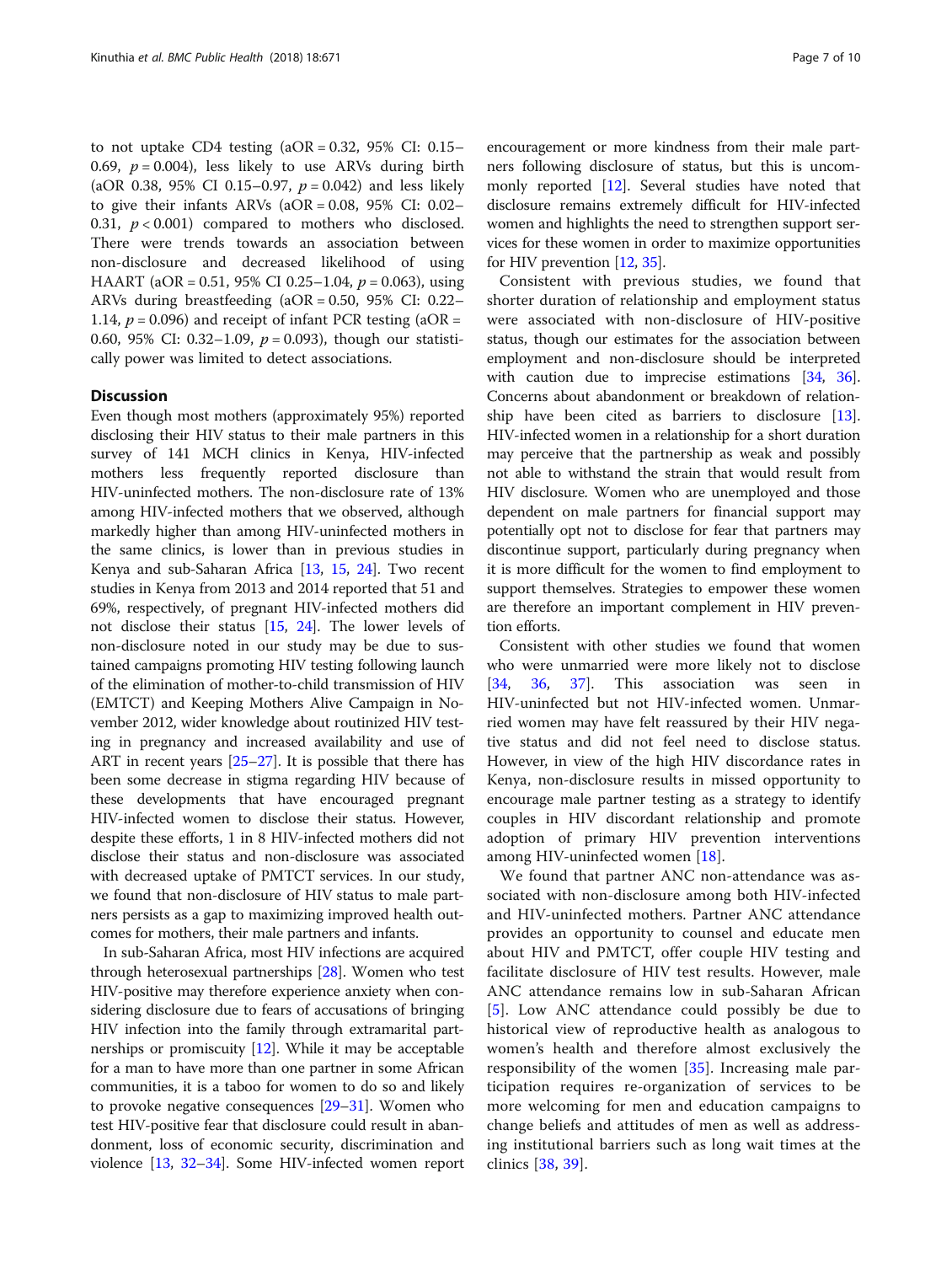HIV-uninfected mothers who reported frequent IPV were more likely not to disclose. Surprisingly, this association was not seen among HIV- infected women. A recent meta-analysis evaluating risk factors of IPV among pregnant women in Africa reported a positive association between HIV infection and IPV [\[40\]](#page-9-0). A study in Kenya reported that after disclosure of HIV test results, the odds of HIV-positive pregnant women reporting domestic violence were 4.8 times those of HIV-negative women [[41](#page-9-0)]. Additionally, a strong relationship has been reported between history of violence and current violence in pregnancy highlighting the need for routine screening for IPV during antenatal care. Similar to other studies, we did not find association between education level and disclosure [[34](#page-8-0), [37,](#page-8-0) [42](#page-9-0)]. Also, we did not find association between non-disclosure and partner education level, in contrast to a South African study which found that women with partners who had tertiary education were more likely to disclose [\[42\]](#page-9-0).

Consistent with previous studies, we found that HIV-infected women who had not disclosed their results were less likely to use PMTCT services [\[43\]](#page-9-0). These findings explain our previous finding of higher rates of MTCT among women who have not disclosed status to their male partners [\[44\]](#page-9-0). Optimal utilization of PMTCT interventions can reduce the risk of vertical HIV transmission to below 5%, the target for EMTCT [[45](#page-9-0)]. However, women who have not disclosed their status may have serious challenges with both uptake and adherence to maternal and or infant ARVs or exclusive breastfeeding, compromising efforts towards EMTCT [\[15,](#page-8-0) [46](#page-9-0)–[48\]](#page-9-0). Our findings highlight the need for innovative strategies to facilitate utilization of available PMTCT interventions by women hesitant to disclose their status.

We found that of the HIV-infected women who had not disclosed their status, approximately 20% reported HIV-uninfected partners who were at risk of HIV acquisition. A modeling study among adults in Zambia and Rwanda estimated that between 55·1% and 92·7% of new heterosexually acquired HIV infections occurred within serodiscordant marital or cohabiting relationships [\[28](#page-8-0)]. Non-disclosure of status limits utilization of HIV preventive interventions such as condoms and pre-exposure prophylaxis [[49,](#page-9-0) [50\]](#page-9-0).

The study had several strengths and limitations. The study enrolled women from across Kenya, except for the former North Eastern Province, where access was limited due to security concerns. However, the region is sparsely populated limiting the impact of excluding this region. We enrolled both HIV-infected and uninfected women allowing for assessment of association of HIV status with non-disclosure. The relatively large sample size ensured that we had adequate power to assess correlates of non-disclosure. Small clinics were excluded and thus our estimates are not representative of small facilities. Oversampling women in Nyanza province allowed for an adequate number of HIV-infected women to assess correlates of non-disclosure among HIV-infected women. Limitations of the study included, recall bias in ascertainment of non-disclosure status, and reliance on self-report for HIV disclosure status, introducing the risk of social desirability bias. The study was not originally designed to primarily assess non-disclosure limiting the depth of our exploration of correlates. Finally, women were selected based on attendance at infant immunizations at participating health facilities, and thus this sample does not include the subset of potentially most at-risk women who do not attend MCH clinic.

## Conclusion

In conclusion, we found low rates of non-disclosure of maternal HIV status among all mothers, but higher among those who were HIV-infected. Non-disclosure among HIV-infected women was associated with reduced use PMTCT services. Promoting male partner antenatal clinic attendance may be useful to enhance disclosure and optimize PMTCT intervention adherence. There is need for novel strategies to facilitate use of PMTCT intervention by women reluctant to disclose their status.

#### Abbreviations

ANC: Antenatal care; ART: Antiretroviral treatment; EMTCT: Elimination of mother-to-child transmission of HIV; IPV: Intimate partner violence; MCH: Maternal and child health; PMTCT: Prevention of mother-to-child HIV transmission; WHO: World Health Organization

#### Acknowledgements

The authors thank all the study participants for their contributions and the staff at all participating institutions for their support.

#### Funding

This publication was made possible by support from the U.S. President's Emergency Plan for AIDS Relief (PEPFAR) through cooperative agreement [#U2GPS002047] from the U.S. Centers for Disease Control and Prevention (CDC), Division of Global HIV/AIDS (DGHA). CM was supported by the University of Washington STD/AIDS Research Training Fellowship (NIH NRSA T32AI007140) and NIH research career development award (K12HD052023: Building Interdisciplinary Research Careers in Women's Health Program – BIRCWH). Support for G.J.S. includes a NIH K24 grant (HD054314) and the University of Washington (UW) Global Center for Integrated Health of Women Adolescents and Children (Global WACh). Lastly, support by the NIH funded program, UW Center for AIDS Research (CFAR) (P30 AI027757).

#### Availability of data and materials

The datasets used and/or analyzed during the current study are available from the corresponding author on reasonable request.

#### CDC disclaimer

The findings and conclusions in this paper are those of the author(s) and do not necessarily represent the official position of funding agencies.

#### Authors' contributions

CM, BS, JK and GJS designed the study. JK performed data analysis. JK, BS, CM, BO, AL, AK, LN and JP implemented the study. JK drafted the manuscript. JK, BS, CM, BO, AL, AK, LN, JP and GJS revised the manuscript. All authors read and approved the final manuscript.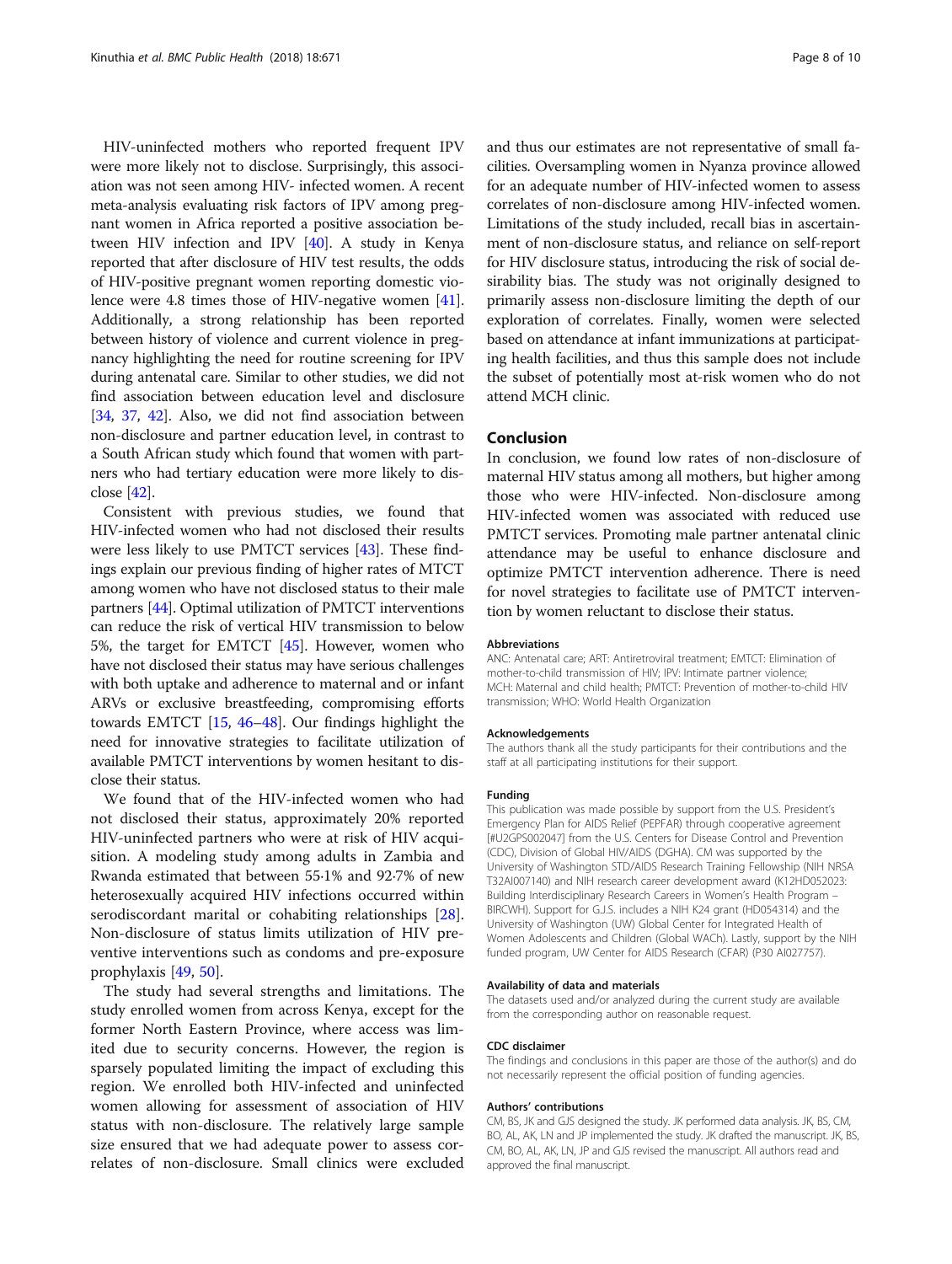#### <span id="page-8-0"></span>Ethics approval and consent to participate

Ethical approvals for the study were obtained from the Human Subject Division, University of Washington, Kenya Medical Research Institute Ethical Review Committee and the US Centers for Disease Control and Prevention's Office of the Associate Director of Science before initiating study procedures. Authorization was also obtained from the regional and local administrators of the health facilities where study was conducted. Written consent was obtained from all mothers who participated in the study.

#### Competing interests

The authors declare that they have no competing interests.

### Publisher's Note

Springer Nature remains neutral with regard to jurisdictional claims in published maps and institutional affiliations.

#### Author details

<sup>1</sup>Kenyatta National Hospital, P.O. Box 2590-00202, Nairobi, Kenya. <sup>2</sup>Kenya Medical Research Institute, Nairobi, Kenya. <sup>3</sup>University of Washington, Seattle, WA, USA. <sup>4</sup>Division of Global HIV & TB, US Centers for Disease Control and Prevention (CDC), Nairobi, Kenya.

#### Received: 28 January 2018 Accepted: 15 May 2018 Published online: 30 May 2018

#### References

- 1. UNAIDS. Global report: UNAIDS report on the global AIDS epidemic 2013. 2013; Available from: [http://www.unaids.org/en/media/unaids/](http://www.unaids.org/en/media/unaids/contentassets/documents/epidemiology/2013/gr2013/UNAIDS_Global_Report_2013_en.pdf) [contentassets/documents/epidemiology/2013/gr2013/UNAIDS\\_Global\\_](http://www.unaids.org/en/media/unaids/contentassets/documents/epidemiology/2013/gr2013/UNAIDS_Global_Report_2013_en.pdf) [Report\\_2013\\_en.pdf](http://www.unaids.org/en/media/unaids/contentassets/documents/epidemiology/2013/gr2013/UNAIDS_Global_Report_2013_en.pdf).
- 2. National AIDS and STI Control Programme, M.o.P.H.a.S., Kenya, Guidelines for HIV Testing and Counselling in Kenya NASCOP; 2008. 2008.
- 3. Painter TM. Voluntary counseling and testing for couples: a high-leverage intervention for HIV/AIDS prevention in sub-Saharan Africa. Soc Sci Med. 2001;53(11):1397–411. [https://doi.org/10.1016/S0277-9536\(00\)00427-5.](https://doi.org/10.1016/S0277-9536(00)00427-5)
- 4. World Health Organisation. Guidance on couples HIV testing and counselling including antiretroviral therapy for treatment and prevention in serodiscordant couples: recommendations for a public health. 2012; Available from: [http://](http://www.who.int/hiv/pub/guidelines/9789241501972/en/) [www.who.int/hiv/pub/guidelines/9789241501972/en/.](http://www.who.int/hiv/pub/guidelines/9789241501972/en/)
- 5. Msuya SE, et al. Low male partner participation in antenatal HIV counselling and testing in northern Tanzania: implications for preventive programs. AIDS Care. 2008;20(6):700–9. <https://doi.org/10.1080/09540120701687059>.
- Krakowiak D, et al. Home-based HIV testing among pregnant couples increases partner testing and identification of Serodiscordant partnerships. JAIDS J Acquir Immune Defic Syndr. 2016;72:S167–73. [https://doi.org/10.](https://doi.org/10.1097/QAI.0000000000001053) [1097/QAI.0000000000001053.](https://doi.org/10.1097/QAI.0000000000001053)
- 7. Masters SH, et al. Promoting partner testing and couples testing through secondary distribution of HIV self-tests: a randomized clinical trial. PLoS Med. 2016;13(11):e1002166. [https://doi.org/10.1371/journal.pmed.1002166.](https://doi.org/10.1371/journal.pmed.1002166)
- Onyango OA, et al. Home visits during pregnancy enhance male partner HIV counselling and testing in Kenya: a randomized clinical trial. AIDS. 2014; 28(1):95–103.
- Osoti AO, et al. Home visits during pregnancy enhance male partner HIV counselling and testing in Kenya: a randomized clinical trial. AIDS. 2014; 28(1):95–103. <https://doi.org/10.1097/QAD.0000000000000023>.
- 10. Doherty T, et al. Effect of home based HIV counselling and testing intervention in rural South Africa: cluster randomised trial. BMJ. 2013;346 [https://doi.org/10.1136/bmj.f3481.](https://doi.org/10.1136/bmj.f3481)
- 11. Tam M, Amzel A, Phelps BR. Disclosure of HIV serostatus among pregnant and postpartum women in sub-Saharan Africa: a systematic review. AIDS Care. 2015;27(4):436–50.
- 12. Rujumba J, et al. "Telling my husband I have HIV is too heavy to come out of my mouth": pregnant women's disclosure experiences and support needs following antenatal HIV testing in eastern Uganda. J Int AIDS Soc. 2012;15(2):17429. <https://doi.org/10.7448/IAS.15.2.17429>.
- 13. Medley A, et al. Rates, barriers and outcomes of HIV serostatus disclosure among women in developing countries: implications for prevention of mother-to-child transmission programmes. Bull World Health Organ. 2004; 82(4):299–307.
- 14. Spangler SA, et al. HIV-positive status disclosure and use of essential PMTCT and maternal health Services in Rural Kenya. J Acquir Immune Defic Syndr (1999). 2014;67(Suppl 4):S235–42.
- 15. Onono M, et al. HIV serostatus and disclosure: implications for infant feeding practice in rural South Nyanza, Kenya. BMC Public Health. 2014;14(1):390.
- 16. Aluisio A, et al. Male antenatal attendance and HIV testing are associated with decreased infant HIV infection and increased HIV-free survival. J Acquir Immune Defic Syndr. 2011;56(1):76–82.
- 17. McGrath CJ, et al. Non-disclosure to male partners and incomplete PMTCT regimens associated with higher risk of mother-to-child HIV transmission: a national survey in Kenya. AIDS Care. 2017:1–9.
- 18. National AIDS and STI Control Programme (NASCOP), K., Kenya AIDS Indicator Survey 2012: Final Report June 2014, DOI: [https://doi.org/10.15226/](https://doi.org/10.15226/sojmid/2/3/00122) [sojmid/2/3/00122](https://doi.org/10.15226/sojmid/2/3/00122).
- 19. Kiarie J, et al. National evaluation of PMTCT services; Kenya. In: 9th Conference on Retroviruses and Opportunistic Infections. 2012. Seattle, Washington, march; 2012 n 5–8
- 20. Kinuthia J, et al. Uptake of prevention of mother to child transmission interventions in Kenya: health systems are more influential than stigma. J Int AIDS Soc. 2011;14(1):61. <https://doi.org/10.1186/1758-2652-14-61>.
- 21. World Health Organization. A short guide on methods: measuring the impact of national PMTCT programmes: towards the elimination of new HIV infections among children by 2015 and keeping their mothers alive. Geneva, Switzerland: world health organization; 2012.
- 22. Sherin KM, et al. HITS: a short domestic violence screening tool for use in a family practice setting. Fam Med. 1998;30(7):508–12.
- 23. Hayes-Larson E, et al. Prevalence, patterns, and correlates of HIV disclosure among TB-HIV patients initiating antiretroviral therapy in Lesotho. AIDS Care. 2017:1–7.
- 24. Roxby A, et al. Pregnant women and disclosure to sexual partners after testing HIV-1-seropositive during antenatal care. AIDS Patient Care ST. 2013; 27(1):33–7. <https://doi.org/10.1089/apc.2012.0327>.
- 25. National AIDS Control Council, Kenya AIDS Response Progress Report 2014: Progress towards Zero 2014, DOI: [https://doi.org/10.15226/sojmid/2/3/](https://doi.org/10.15226/sojmid/2/3/00122) [00122.](https://doi.org/10.15226/sojmid/2/3/00122)
- 26. NASCOP. Prevention Mother to Child Transmission 2012; Available from: [http://guidelines.health.go.ke:8000/media/Guidelines\\_for\\_PMTCT\\_of\\_](http://guidelines.health.go.ke:8000/media/Guidelines_for_PMTCT_of_HIVAIDS_in_Kenya-1.pdf) [HIVAIDS\\_in\\_Kenya-1.pdf](http://guidelines.health.go.ke:8000/media/Guidelines_for_PMTCT_of_HIVAIDS_in_Kenya-1.pdf).
- 27. NASCOP, National eMTCT communication strategy. 2012. Available from: [https://www.thehealthcompass.org/project-examples/kenya-national-emtct](https://www.thehealthcompass.org/project-examples/kenya-national-emtct-communication-strategy-2012-2015)[communication-strategy-2012-2015.](https://www.thehealthcompass.org/project-examples/kenya-national-emtct-communication-strategy-2012-2015)
- 28. Dunkle K, et al. New heterosexually transmitted HIV infections in married or cohabiting couples in urban Zambia and Rwanda: an analysis of survey and clinical data. Lancet. 2008;371:2183–91. [https://doi.org/10.1016/S0140-](https://doi.org/10.1016/S0140-6736(08)60953-8) [6736\(08\)60953-8](https://doi.org/10.1016/S0140-6736(08)60953-8).
- 29. Mitsunaga TM, et al. Extramarital sex among Nigerian men Polygyny and Other Risk Factors. J Acquir Immune Defic Syndr. 2005;39(4):478–88.
- 30. Maher D, et al. Concurrent sexual partnerships and associated factors: a cross-sectional population-based survey in a rural community in Africa with a generalised HIV epidemic. BMC Public Health. 2011;11:651.
- 31. Kasamba I, et al. Extraspousal partnerships in a Community in Rural Uganda with High HIV prevalence: a cross-sectional population-based study using linked spousal data. JAIDS J Acquir Immune Defic Syndr. 2011;58(1):108–14. <https://doi.org/10.1097/QAI.0b013e318227af4d>.
- 32. Larsson EC, et al. Opt-out HIV testing during antenatal care: experiences of pregnant women in rural Uganda. Health Policy Plan. 2012;27(1):69–75.
- 33. Issiaka S, et al. Living with HIV: women's experience in Burkina Faso, West Africa. AIDS Care. 2001;13(1):123–8.
- 34. Antelman G, et al. Predictors of HIV-1 serostatus disclosure: a prospective study among HIV-infected pregnant women in Dar es salaam, Tanzania. AIDS. 2001; 15(14):1865–74. <https://doi.org/10.1097/00002030-200109280-00017>.
- 35. Ramirez-Ferrero E, Lusti-Narasimhan M. The role of men as partners and fathers in the prevention of mother-to-child transmission of HIV and in the promotion of sexual and reproductive health. Reprod Health Matters. 2012; 20(39, Supplement):103–9.
- 36. Kiula E, Damian D, Msuya S. Predictors of HIV serostatus disclosure to partners among HIV-positive pregnant women in Morogoro, Tanzania. BMC Public Health. 2013;13(1):433.
- 37. Olagbuji BN, et al. Spousal disclosure of HIV serostatus among women attending antenatal care in urban Nigeria. J Obstet Gynaecol. 2011;31(6): 486–8. <https://doi.org/10.3109/01443615.2011.563637>.